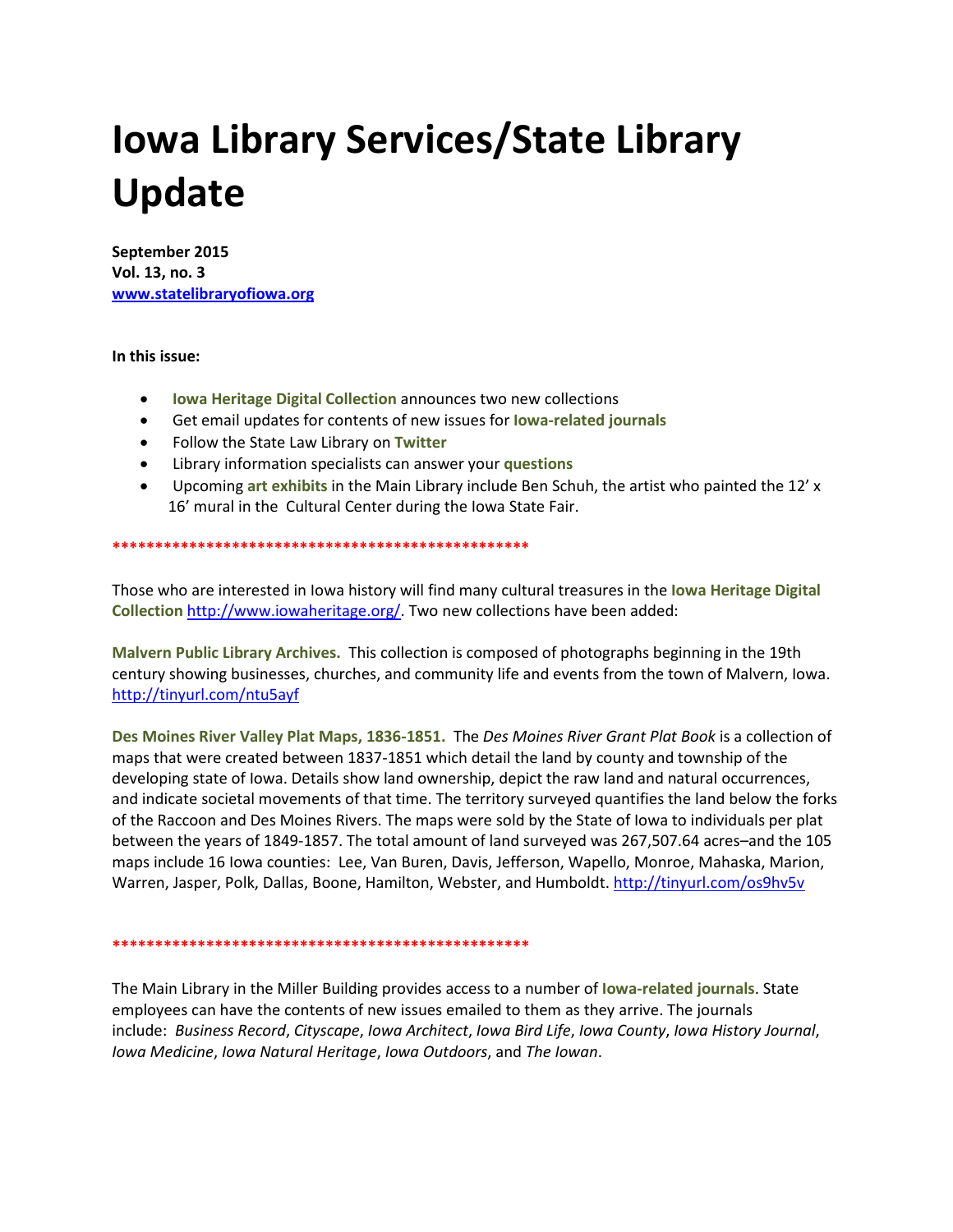State employees can also request copies of articles be sent to them through our Request a Library Item form [http://tinyurl.com/6avrm7a.](http://tinyurl.com/6avrm7a)

To select journals, including Iowa-related journals, for which you'd like to have updates, go to [www.statelibraryofiowa.org/services/services/toc.](http://www.statelibraryofiowa.org/services/services/toc) There are over 100 titles on the list to select from. If you have another title in mind, request a new title on the form.

You can also visit the Main Library in person, Monday-Friday, from 8:00 a.m. to 4:30 p.m. It's located at the corner of E.  $12<sup>th</sup>$  and Grand Ave. in the Miller Building.

**\*\*\*\*\*\*\*\*\*\*\*\*\*\*\*\*\*\*\*\*\*\*\*\*\*\*\*\*\*\*\*\*\*\*\*\*\*\*\*\*\*\*\*\*\*\*\*\*\***

Are you addicted to Twitter? Or just curious to see what it is? Follow the State Law Library's Twitter feed at<https://twitter.com/ialslawlibrary> to find out curious facts, upcoming events, and information about the library. Often funny, never boring, this Twitter feed will enlighten your day!

**\*\*\*\*\*\*\*\*\*\*\*\*\*\*\*\*\*\*\*\*\*\*\*\*\*\*\*\*\*\*\*\*\*\*\*\*\*\*\*\*\*\*\*\*\*\*\*\*\***

*How do I start an Iowa business? How do I get a state Tax ID? How do I establish power of attorney over my mother's financial affairs? Can a home owners' association charge residents a 50% late fee on dues? I lost my driver's license, what should I do?* Information specialists at the Main Library and the Law Library answer thousands of queries a year from state employees and the general public, in Iowa, in other states, and from around the world.

**If you have a question**, particularly related to Iowa, feel free to contact us via chat at [http://tinyurl.com/ohf7wwz,](http://tinyurl.com/ohf7wwz) or via phone, email, or text [http://tinyurl.com/7pgsrcn.](http://tinyurl.com/7pgsrcn)

**\*\*\*\*\*\*\*\*\*\*\*\*\*\*\*\*\*\*\*\*\*\*\*\*\*\*\*\*\*\*\*\*\*\*\*\*\*\*\*\*\*\*\*\*\*\*\*\*\***

U**pcoming art exhibits** bring two local artists' work to the Main Library.

- In September the acrylic paintings of Luke Hummbard will be exhibited. To find out more go to [http://www.artbyluka.com/.](http://www.artbyluka.com/)
- In October we'll host the paintings of Ben Schuh, the artist who painted the 12' x 16' mural in the Cultural Center during the Iowa State Fair. See Ben's website at [http://www.benschuh.com/.](http://www.benschuh.com/)

The Library is located in the Miller Building at the corner of E. 12th St. and Grand Ave. The building is open from 8:00 a.m. to 4:30 p.m., Monday through Friday, except state holidays. For more information call: 515-281-4102 or 800-248-4483, or email is @lib.state.ia.us.

**\*\*\*\*\*\*\*\*\*\*\*\*\*\*\*\*\*\*\*\*\*\*\*\*\*\*\*\*\*\*\*\*\*\*\*\*\*\*\*\*\*\*\*\*\*\*\*\*\***

**Other services that the Iowa Library Services offers:**